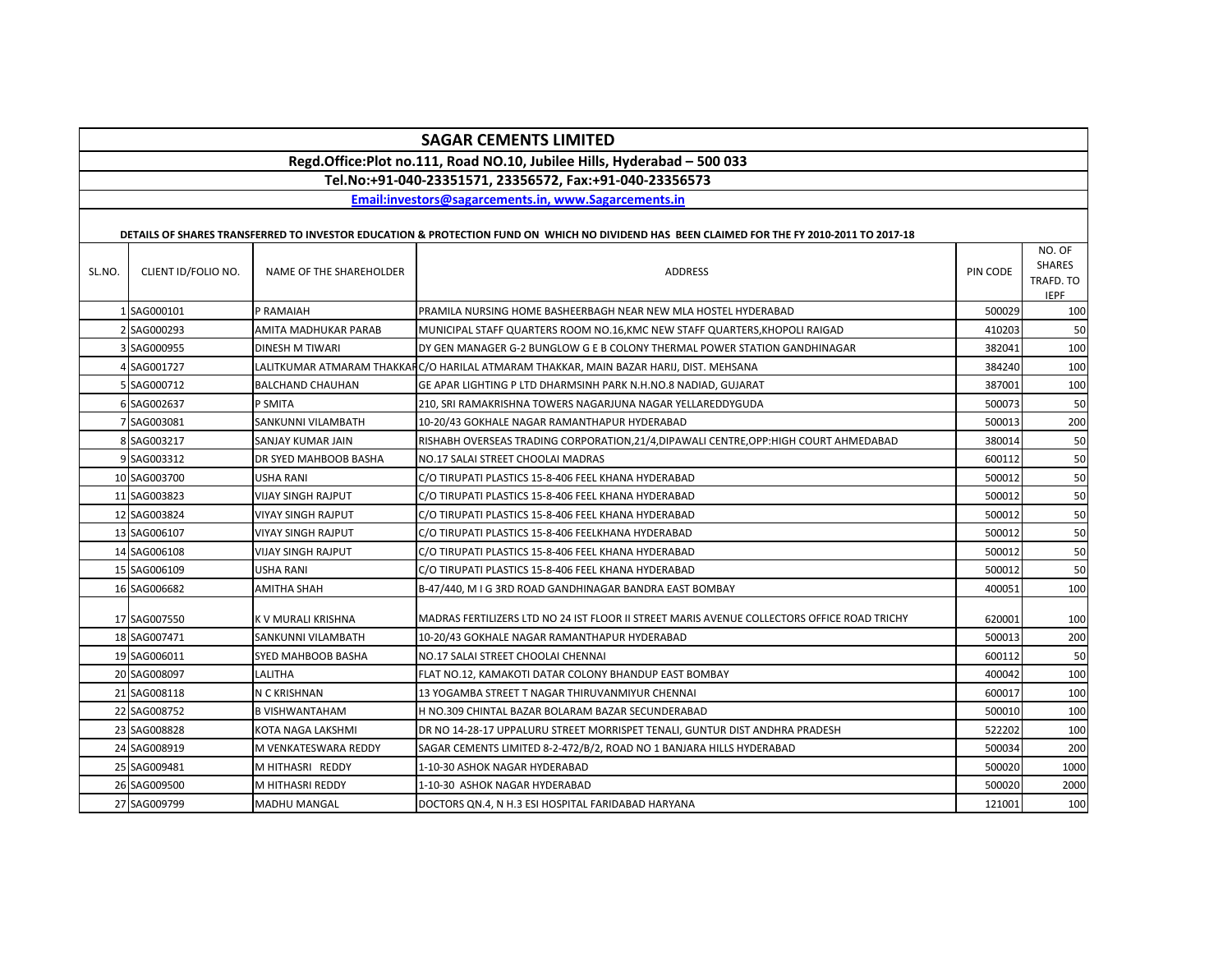| Regd.Office:Plot no.111, Road NO.10, Jubilee Hills, Hyderabad - 500 033                                                                     |              |                                 |                                                                                            |        |     |  |
|---------------------------------------------------------------------------------------------------------------------------------------------|--------------|---------------------------------|--------------------------------------------------------------------------------------------|--------|-----|--|
| Tel.No:+91-040-23351571, 23356572, Fax:+91-040-23356573                                                                                     |              |                                 |                                                                                            |        |     |  |
| Email:investors@sagarcements.in, www.Sagarcements.in                                                                                        |              |                                 |                                                                                            |        |     |  |
| DETAILS OF SHARES TRANSFERRED TO INVESTOR EDUCATION & PROTECTION FUND ON WHICH NO DIVIDEND HAS BEEN CLAIMED FOR THE FY 2010-2011 TO 2017-18 |              |                                 |                                                                                            |        |     |  |
|                                                                                                                                             | 28 SAG010109 | <b>SURAT RAM</b>                | H NO.15 NEW COLONY KHUDA LOHRA, CHANDIGARH PUNJAB                                          | 160014 | 100 |  |
|                                                                                                                                             | 29 SAG010431 | SNEH LATA TYAGI                 | C/O.R K TYAGI CANARA BANK, KHANDOLI RAMNAGAR, AGRA UTTAR PRADESH                           | 282006 | 100 |  |
|                                                                                                                                             | 30 SAG009314 | N RAMA LAXMI                    | W/O N KRISNAREDDY SAGAR CEMENTS LTD, MATTAMPALLY HUZURNAGAR NALGONDA DIST                  | 508225 | 100 |  |
|                                                                                                                                             | 31 SAG010899 | <b>KANTABEN PADODARA</b>        | 25-34, NEW JAGNATH PLOT HANSA MENTION RAJKOT GUJARAT                                       | 360001 | 100 |  |
|                                                                                                                                             | 32 SAG011103 | <b>VITHAL K PONKIA</b>          | 28-217. A G STAFF OTRS NEAR UNIVERSITY RAJKOT GUJARAT                                      | 360005 | 100 |  |
|                                                                                                                                             | 33 SAG009715 | <b>JAWAHARLAL &amp; SONS</b>    | B-10 LAWRENCE ROAD IND AREA NEW DELHI                                                      | 110035 | 100 |  |
|                                                                                                                                             | 34 SAG011336 | PRABHULAL PATEL                 | RAJESWARI CAST PLOT NO 4/C G I D C JAMNAGAR GUJARAT                                        | 361004 | 100 |  |
|                                                                                                                                             | 35 SAG011367 | ATUL KUMAR PALA                 | RANJIT NAGAR BLOCK NO A-7, FLAT NO 82 JAMNAGAR GUJARAT                                     | 361005 | 100 |  |
|                                                                                                                                             | 36 SAG012156 | AJAY RATHI                      | OM KARMAMAN NISH KUMAR 2ND FLOOR KRISHNA MANSION GHEEBAZAR KALUPUR AHMEDABAD               | 380002 | 100 |  |
|                                                                                                                                             | 37 SAG013637 | RAKESH J DOSHI                  | C/O BHAILALBHAI V SHAH PUSHPKUNJ, PATWAPOLE MEHSANA NORTH GUJARAT                          | 384001 | 100 |  |
|                                                                                                                                             | 38 SAG015301 | NEHAAVANI                       | 2 KAILASH ASHISH 60 FEET ROAD GHATKOPAR EAST BOMBAY                                        | 400077 | 100 |  |
|                                                                                                                                             | 39 SAG011933 | KAILASH BEN KHANDEL WAL         | 46 MALAY TENAMENT BARRAGE ROAD NASNA AHMEDABAD GUJARAT                                     | 380001 | 100 |  |
|                                                                                                                                             | 40 SAG015568 | PANNA V PUNAMIYA                | POST BORDI ST GHOLWAD DIST: THANE MAHARASHTRA                                              | 401701 | 100 |  |
|                                                                                                                                             | 41 SAG015577 | ROBERT NAPOLEN D MELLO          | C/O JOES MEAT PRODUCTS SAIPEM CANDOLIM BARDEA GOA                                          | 403515 | 100 |  |
|                                                                                                                                             | 42 SAG015657 | <b>BHAGIRATHIBAI B SOLAPURE</b> | PAVNA BUILDING, FLAT NO.11 DHANKAVDI, PUNE SATARA ROAD DHANESHWAR COLONY PUNYAYINAGAR PUNE | 411043 | 100 |  |
|                                                                                                                                             | 43 SAG015786 | CHANDU RAGHUVANSHI              | BAHER PURA NAMDURBAR MAHARASHTRA                                                           | 425412 | 100 |  |
|                                                                                                                                             | 44 SAG015948 | <b>GYARSILAL SHARMA</b>         | 68 NEW DEWAS ROAD INDORE M.P.                                                              | 452003 | 100 |  |
|                                                                                                                                             | 45 SAG017052 | T V SETHURAMALINGAM             | C S I COMPOUND RAILPET GUDIVADA KRISHNA DT                                                 | 521301 | 100 |  |
|                                                                                                                                             | 46 SAG018026 | AJAY MEHRA                      | 40 E KENNEDY AVENUE AMRITSAR PUNJAB                                                        | 143001 | 100 |  |
|                                                                                                                                             | 47 SAG016403 | NAGABHUSANAM KORAPATY           | C S I COMPOUND RAILPET GUDIVADA KRISHNA DT                                                 | 521301 | 100 |  |
|                                                                                                                                             | 48 SAG016932 | ACHALA CHANDAK                  | 352, MINT STREET SOWCARPET CHENNAI TAMILNADU                                               | 600079 | 100 |  |
|                                                                                                                                             | 49 SAG020205 | JAYSHREE SAILESH SEJPAL         | C/O SAILESH CYCLE STORE BHANDARA ROAD ITWARI NAGAPUR                                       | 400002 | 100 |  |
|                                                                                                                                             | 50 SAG020514 | PREMA GOHEL                     | NO 6 NARVADA HOUSING SOC 73-A KALIN SANTACRUZ EAST BOMBAY                                  | 400029 | 100 |  |
|                                                                                                                                             | 51 SAG022205 | <b>BINOD KUMAR SARAF</b>        | 56 NETAJI SUBHASH ROAD 3RD FLOOR CALCUTTA                                                  | 700001 | 100 |  |
|                                                                                                                                             | 52 SAG022490 | SURYA RAO POTNURU               | MAIN ROAD PARLAKHEMON ORISSA                                                               | 761200 | 100 |  |
|                                                                                                                                             | 53 SAG022602 | SUNIL KUMAR JAIN                | ANIL ENTERPRISES G S ROAD DIMAPUR NAGALAND                                                 | 797112 | 100 |  |
|                                                                                                                                             | 54 SAG023444 | ABDUL AZIZ TOPAL                | 177 SHAIDA MARG III FLR R NO: 35 BOMBAY                                                    | 400009 | 100 |  |
|                                                                                                                                             | 55 SAG022858 | NEERU DHINGRA                   | H NO 1366 SUKHRAM NAGAR LUDHIANA PUNJAB                                                    | 141008 | 100 |  |
|                                                                                                                                             | 56 SAG017005 | ARVIND SARDANA                  | C/O R K MARWAHA A-63, ANNA NAGAR E CHENNAI TAMILNADU                                       | 600102 | 100 |  |
|                                                                                                                                             | 57 SAG022745 | JITENDRA KUMAR DATTANI          | C/O PARMANAND AND COMPANY MANGAL BAZAR KATIHAR BIHAR                                       | 854105 | 100 |  |

**SAGAR CEMENTS LIMITED**